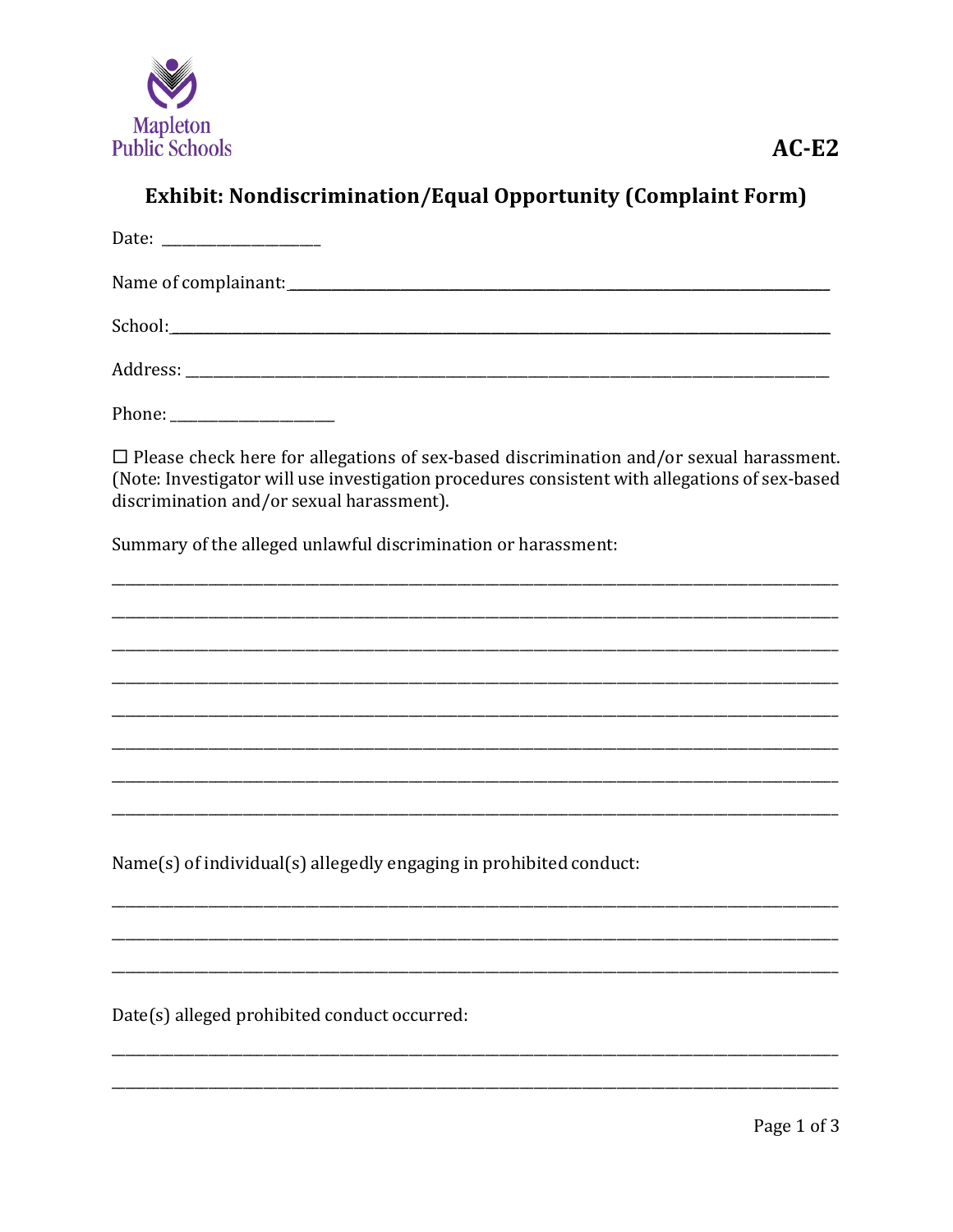

Name(s) of witness(es) to alleged prohibited conduct:

If others are affected by the possible unlawful discrimination or harassment, please give their names:

Your suggestions regarding resolving the complaint:

Please describe any corrective action you wish to see taken with regard to the alleged unlawful discrimination or harassment. You may also provide other information relevant to this complaint.